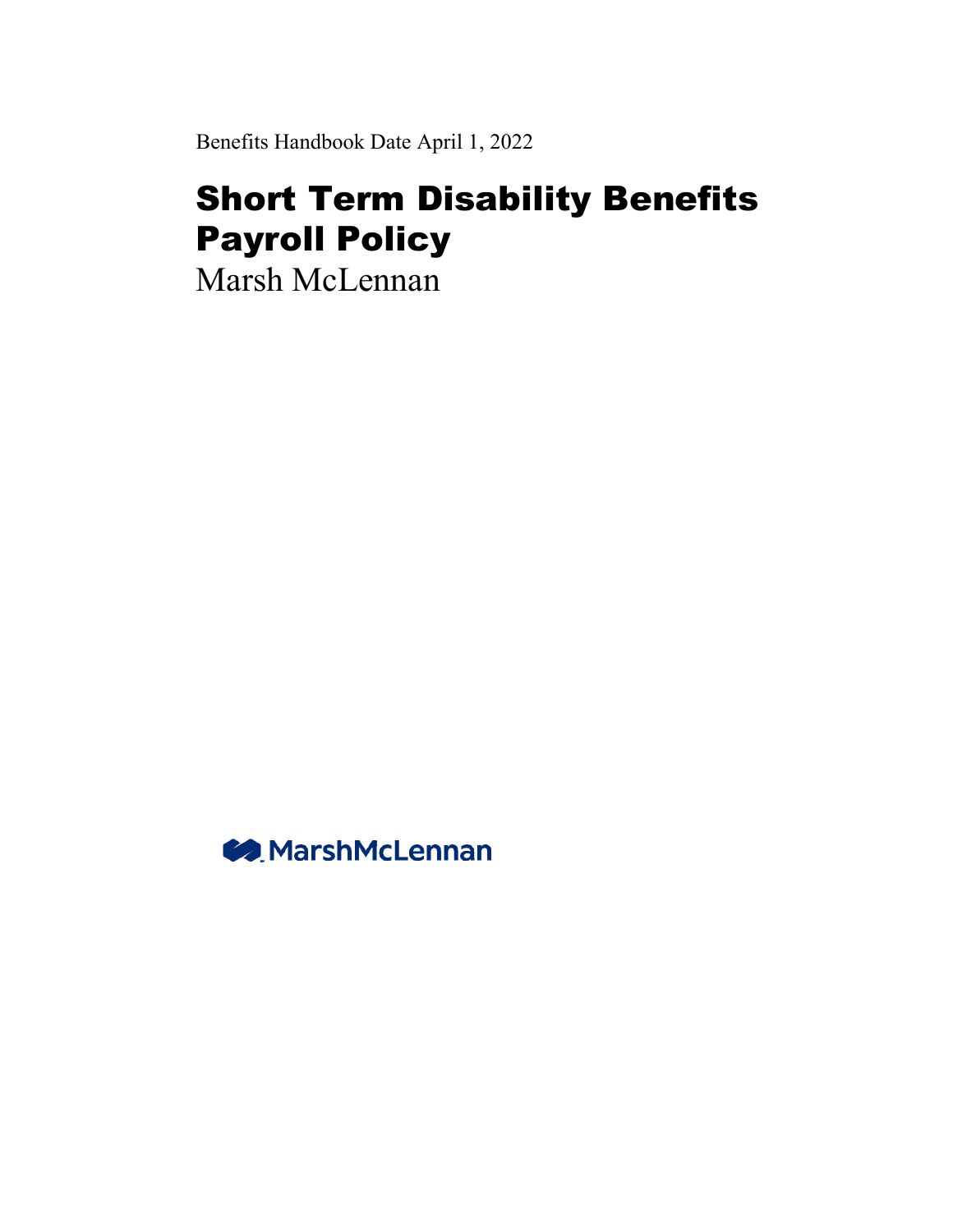*condition.* 

# Short Term Disability Benefits Payroll Policy

*Marsh & McLennan Companies, Inc. provides salary continuation through the Short Term Disability (STD) Benefits Payroll Policy. Under the STD Benefits Payroll Policy, an employee may receive replacement income based on a percentage of their base salary for a period of absence of up to 26 weeks due to a qualifying serious health* 

This section provides a summary of the STD Benefits Payroll Policy in effect as of January 1, 2022.

*Coverage under the STD Benefits Payroll Policy automatically begins on the date an eligible employee meets the eligibility requirements.* 

*References in this section to Marsh & McLennan Companies mean Marsh McLennan.* 

The STD Benefits Payroll Policy is not governed by the Employee Retirement Income Security Act of 1974 (ERISA). Thus, ERISA requirements including providing a Summary Plan Description, filing an annual report (Form 5500 Series), or making a summary annual report available do not apply to the STD Benefits Payroll Policy.

To the extent that the Administrative Information section of the Benefits Handbook refers to a Summary Plan Description, for purposes of this STD Benefits Payroll Policy that term should be replaced with the term STD Benefits Payroll Policy. Additionally, to the extent that the terms of this section conflict with the terms in the Administrative Information section, an employee's rights will always be determined under the provisions of this STD Benefits Payroll Policy and its administrative rules.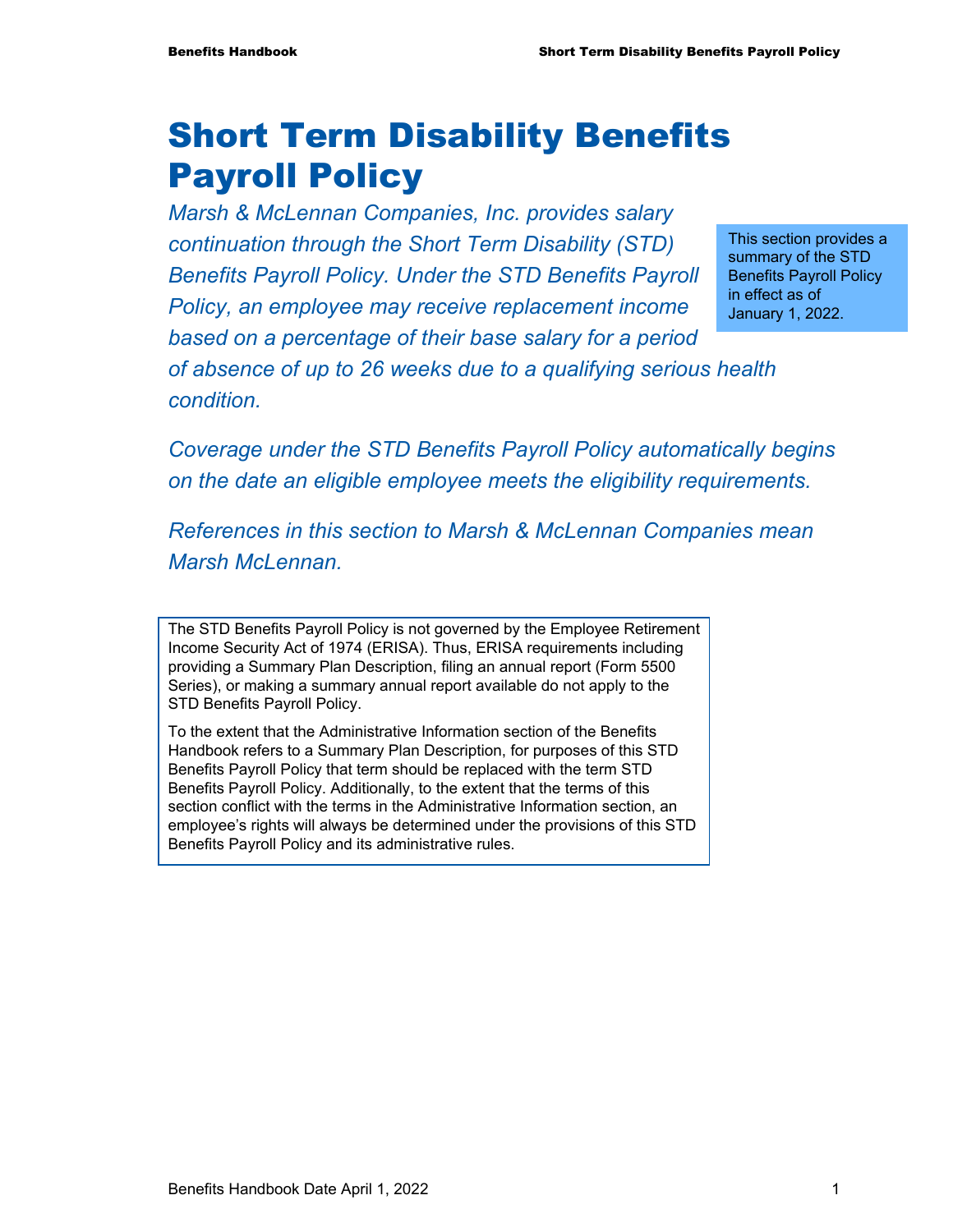### **Contents**

| Amendment or Termination of This STD Benefits Payroll Policy 14 |  |
|-----------------------------------------------------------------|--|
|                                                                 |  |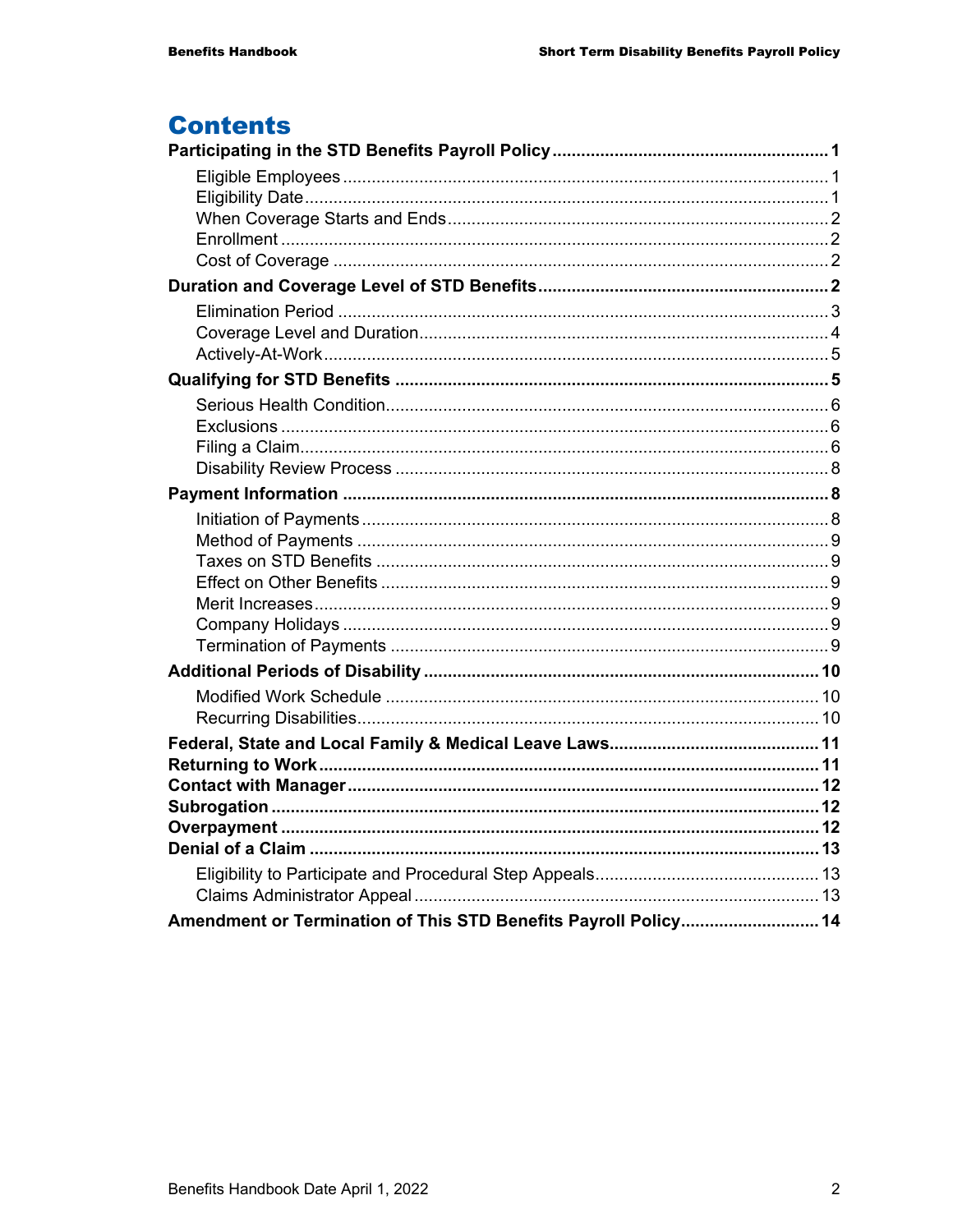### Participating in the STD Benefits Payroll Policy

The STD Benefits Payroll Policy provides replacement income for up to 26 weeks in the event that an employee has an approved, qualifying and non-work related serious health condition. The STD Benefits Payroll Policy provides continuing income if an illness, injury or pregnancy prevents an employee from working for more than five (5) consecutive business days (seven (7) consecutive calendar days, including Saturdays, Sundays and holidays).

### Eligible Employees

### *Employees of Marsh & McLennan Companies, Marsh, Guy Carpenter, Mercer Services, Mercer and Oliver Wyman*

An employee is eligible for the STD Benefits Payroll Policy if he/she is classified on payroll as a US regular employee.

Individuals who are classified on payroll as temporary employees, are compensated as independent contractors or are classified as part-time regular who work a variable work schedule are not eligible to participate except as may be required by state law.

### *Employees of MMA*

Marsh & McLennan Agency LLC (MMA) is excluded other than employees classified on payroll as US regular employees of Marsh & McLennan Agency LLC – Corporate (MMA-Corporate), Marsh & McLennan Agency LLC – Northeast (MMA-Northeast), Marsh & McLennan Agency LLC – Alaska (MMA-Alaska) and Marsh & McLennan Agency LLC, Private Client Services – National Region (MMA PCS – National).

Individuals who are classified on payroll as temporary employees, are compensated as independent contractors or are classified as part-time regular who work a variable schedule are not eligible to participate except as may be required by state law.

### *All Operating Company Employees*

An employee is **not** eligible for the STD Benefits Payroll Policy if he/she:

- no longer meets the eligibility requirements,
- **EXECT** terminates his/her employment, either voluntarily or involuntarily, for whatever reason,
- **Example 2** is taking an Unpaid Personal Leave of Absence that is not covered by the Federal Family and Medical Leave Act or comparable state or local statute, and/or
- **dies.**

### Eligibility Date

Employees are covered under the STD Benefits Payroll Policy on the first day they are Actively-At-Work.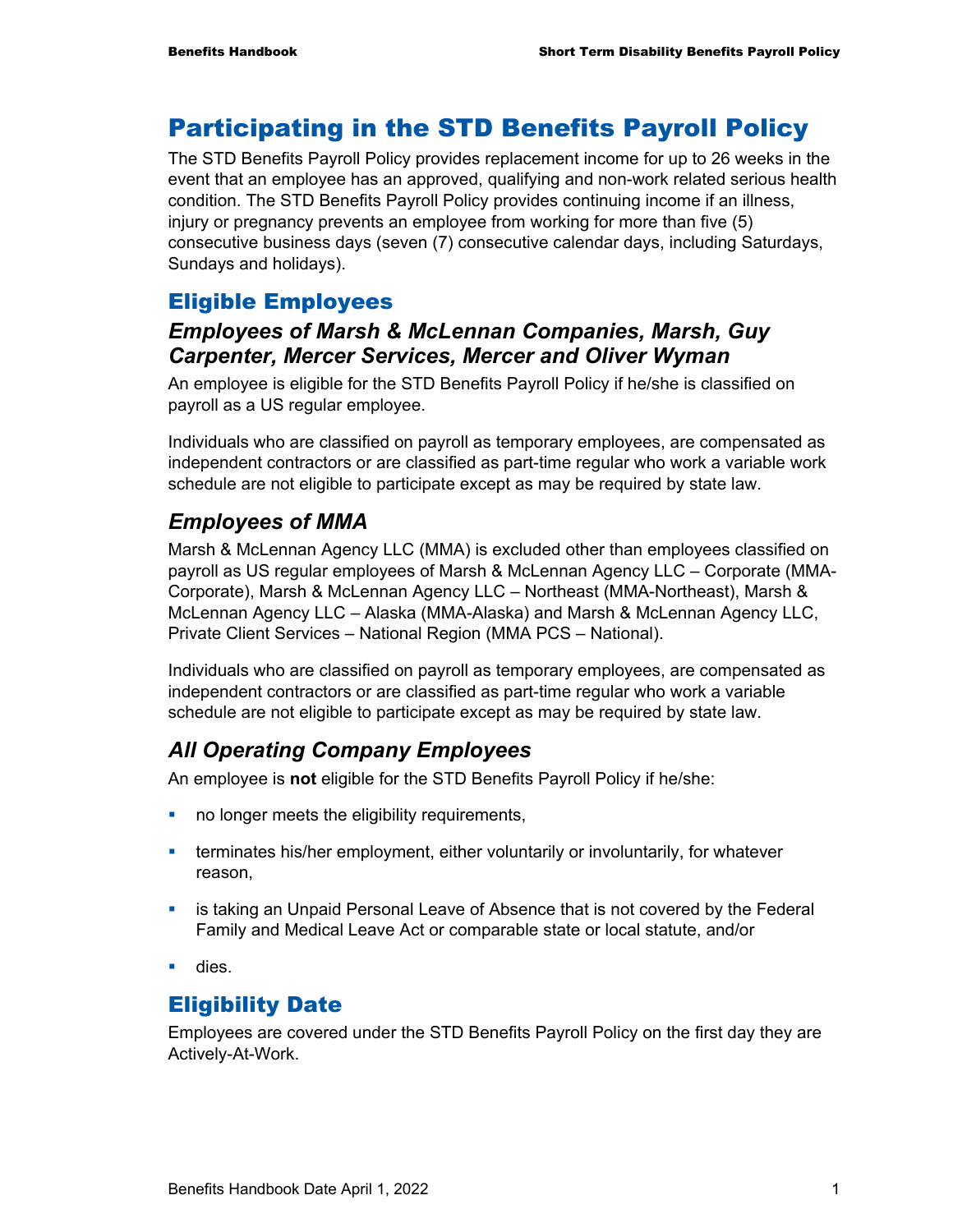### When Coverage Starts and Ends

### *When does eligibility for coverage start?*

Coverage automatically begins on the eligibility date, provided that you are Actively-At-Work on that day.

### *When does eligibility for coverage end?*

Your eligibility for the STD Benefits Payroll Policy will continue until the earliest of the following:

- $\blacksquare$  the date of your death
- the date the STD Benefits Payroll Policy is terminated
- **the date you commence an unpaid personal leave of absence that is not covered by** the federal Family and Medical Act or comparable state of local statute
- the date you no longer meet the eligibility requirements
- the date your employment is terminated.

### Enrollment

There is no need to enroll in the STD Benefits Payroll Policy as coverage begins automatically upon your eligibility date.

### Cost of Coverage

Marsh McLennan pays the full cost for coverage under the STD Benefits Payroll Policy.

## Duration and Coverage Level of STD Benefits

Your STD Benefit is based upon your base salary on your first day of absence from work and your years of service. For purposes of calculating STD Benefits, base salary does not include overtime, bonuses, commissions, salary increases that have been communicated but are not yet effective, or other extra compensation.

Any STD Benefits you are eligible to receive from the STD Benefits Payroll Policy are offset (reduced) by disability income you may receive from any of the following sources:

- **Figure 1** federal, state and local government disability benefits
- **Social Security disability income;**
- benefit payments from Marsh & McLennan Companies' US Retirement Plan or the retirement plan of any of its subsidiaries;
- other income replacement payments as a result of your disability;
- **another employer's disability income payment;**
- no-fault automobile insurance; and/or
- the portion of a settlement or judgment, minus associated costs, of a lawsuit that represents or compensates for the employee's loss of earnings.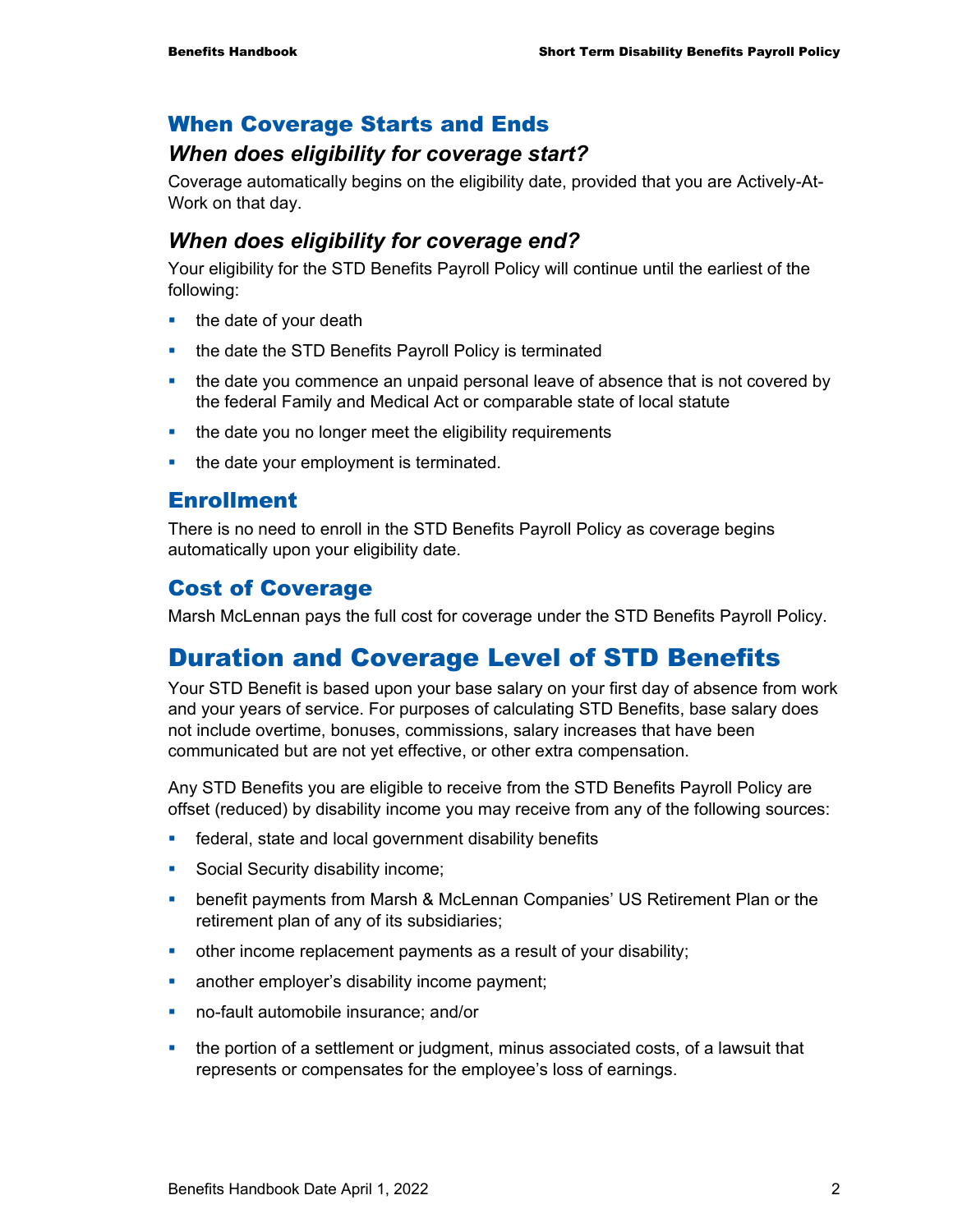Even if your STD Benefits are reduced because you are receiving income from one or more of these sources, your total disability income from all sources will never be less than the total income that you are eligible to receive under the STD Benefits Payroll Policy.

### Elimination Period

### *Employees of Marsh & McLennan Companies, Guy Carpenter, Mercer, Mercer Services, Marsh and Oliver Wyman*

The Elimination Period is the unpaid waiting period for coverage under the STD Benefits Payroll Policy, and lasts five (5) consecutive business days (seven (7) consecutive calendar days, including Saturdays, Sundays and holidays). The Elimination Period is counted from the first day you are absent from work due to a serious health condition.

During this unpaid waiting period, you must use any available Sick Days. Once your Sick Days are exhausted, you must use all available Personal Days, Floating Holidays and/or vacation days (including borrowing vacation days in advance). Once all paid entitlements have been used, the Elimination Period will be unpaid.

### *Employees of MMA-Corporate, MMA-Alaska and MMA-PCS National*

The Elimination Period is the unpaid waiting period for coverage under the STD Benefits Payroll Policy, and lasts five (5) consecutive business days (seven (7) consecutive calendar days, including Saturdays, Sundays and holidays). The Elimination Period is counted from the first day you are absent from work due to a serious health condition.

During this unpaid waiting period, you must use any available Sick Days. Once your Sick Days are exhausted, you must use all available Personal Days, Floating Holidays and/or vacation days (including borrowing vacation days in advance). Once all paid entitlements have been used, the Elimination Period will be unpaid.

### *Employees of MMA-Northeast*

The Elimination Period is the unpaid waiting period for coverage under the STD Benefits Payroll Policy, and lasts five (5) consecutive business days (seven (7) consecutive calendar days, including Saturdays, Sundays and holidays. The Elimination Period is counted from the first day you are absent from work due to a serious health condition.

During this unpaid waiting period, you must use any available accrued Paid Time Off (PTO) and Floating Holidays. Once all paid entitlements have been used, the Elimination Period will be unpaid.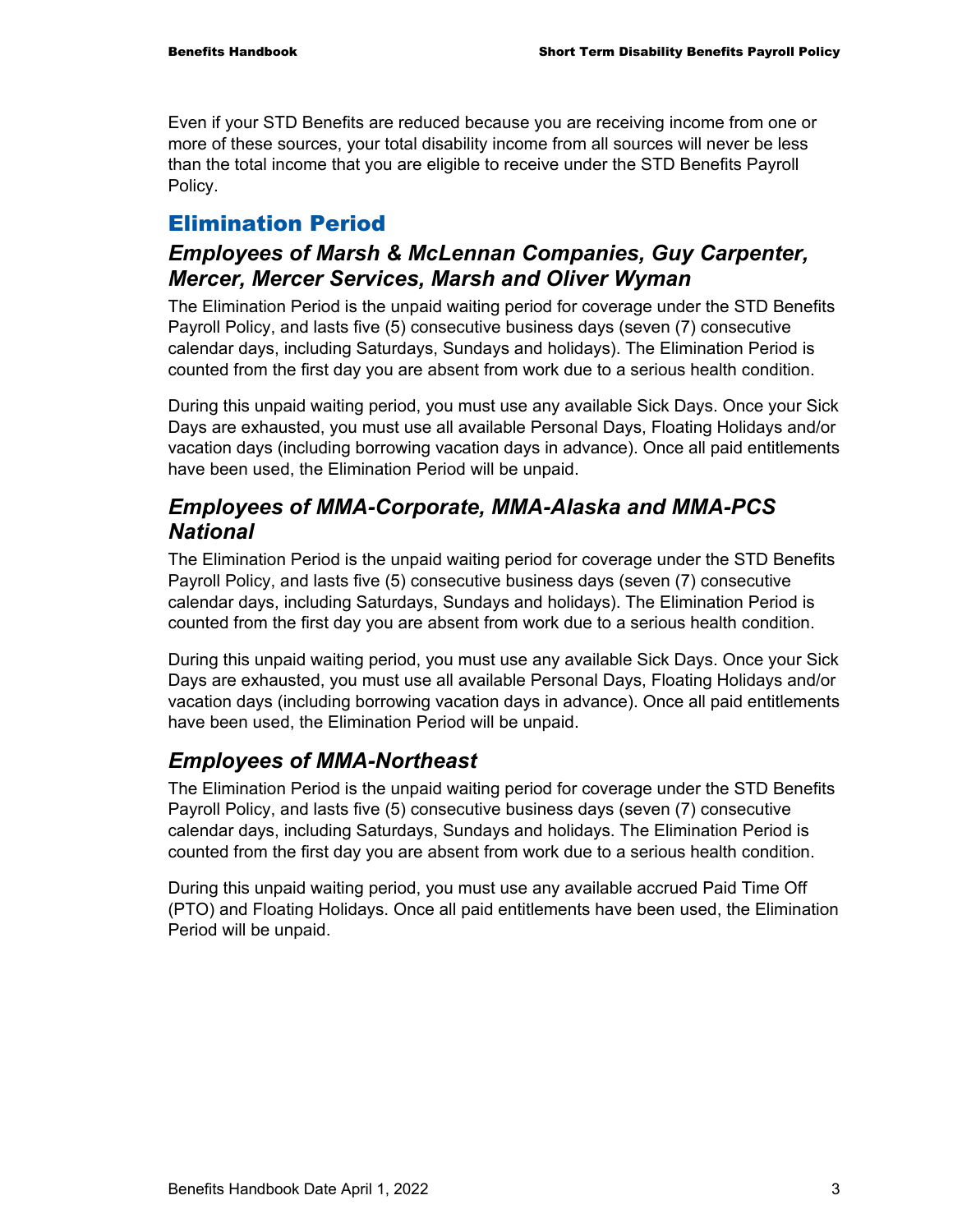### Coverage Level and Duration

### *Employees of Marsh & McLennan Companies, Guy Carpenter, Marsh, Mercer and Mercer Services*

The first week of the 26 week STD period is the Elimination Period described above. Beginning on the  $6<sup>th</sup>$  consecutive business day of absence ( $8<sup>th</sup>$  consecutive calendar day of absence including Saturdays, Sundays and holidays), the STD Benefit may be paid, and the amount will be dependent upon your years of service. Years of service will be determined based on your most recent hire date\*. The following chart provides details about the STD benefits.

| <b>Hire Date</b>             | <b>Elimination</b><br><b>Period</b> | <b>Weeks 2 - 13</b> | <b>Weeks 14 - 26</b> |
|------------------------------|-------------------------------------|---------------------|----------------------|
| Less than 2 years of service | Unpaid                              | 80% of salary       | 80% of salary        |
| 2 or more years of service   | Unpaid                              | 100% of salary      | 80% of salary        |
|                              |                                     |                     |                      |

If you are an acquired employee, your service will be determined in accordance with the vesting rules provided in the purchase agreement for the acquisition.

### *Employees of Oliver Wyman*

The first week of the 26 week STD period is the Elimination Period described above. Beginning on the  $6<sup>th</sup>$  consecutive business day of absence ( $8<sup>th</sup>$  consecutive calendar day of absence including Saturdays, Sundays and holidays), the STD Benefit may be paid as follows:

| <b>Elimination Period</b> | <b>Weeks 2 - 13</b> | <b>Weeks 14 - 26</b> |
|---------------------------|---------------------|----------------------|
| Unpaid                    | 100% of salary      | 80% of salary        |

### *Employees of MMA-Corporate, MMA-Alaska and MMA-PCS National*

The first week of the 26 week STD period is the Elimination Period as described above. Beginning on the  $6<sup>th</sup>$  consecutive business day of absence ( $8<sup>th</sup>$  consecutive calendar day of absence including Saturdays, Sundays and holidays), the STD Benefit may be paid, and will be dependent upon your years of service. Years of service will be determined based on your most recent hire date\*. The following chart provides details about the STD benefits.

| <b>Hire Date</b>             | <b>Elimination</b><br><b>Period</b> | <b>Weeks 2 - 13</b> | <b>Weeks 14 - 26</b> |
|------------------------------|-------------------------------------|---------------------|----------------------|
| Less than 2 years of service | Unpaid                              | 80% of salary       | 80% of salary        |
| 2 or more years of service   | Unpaid                              | 100% of salary      | 80% of salary        |

If you are an acquired employee, your service will be determined in accordance with the vesting rules provided in the purchase agreement for the acquisition.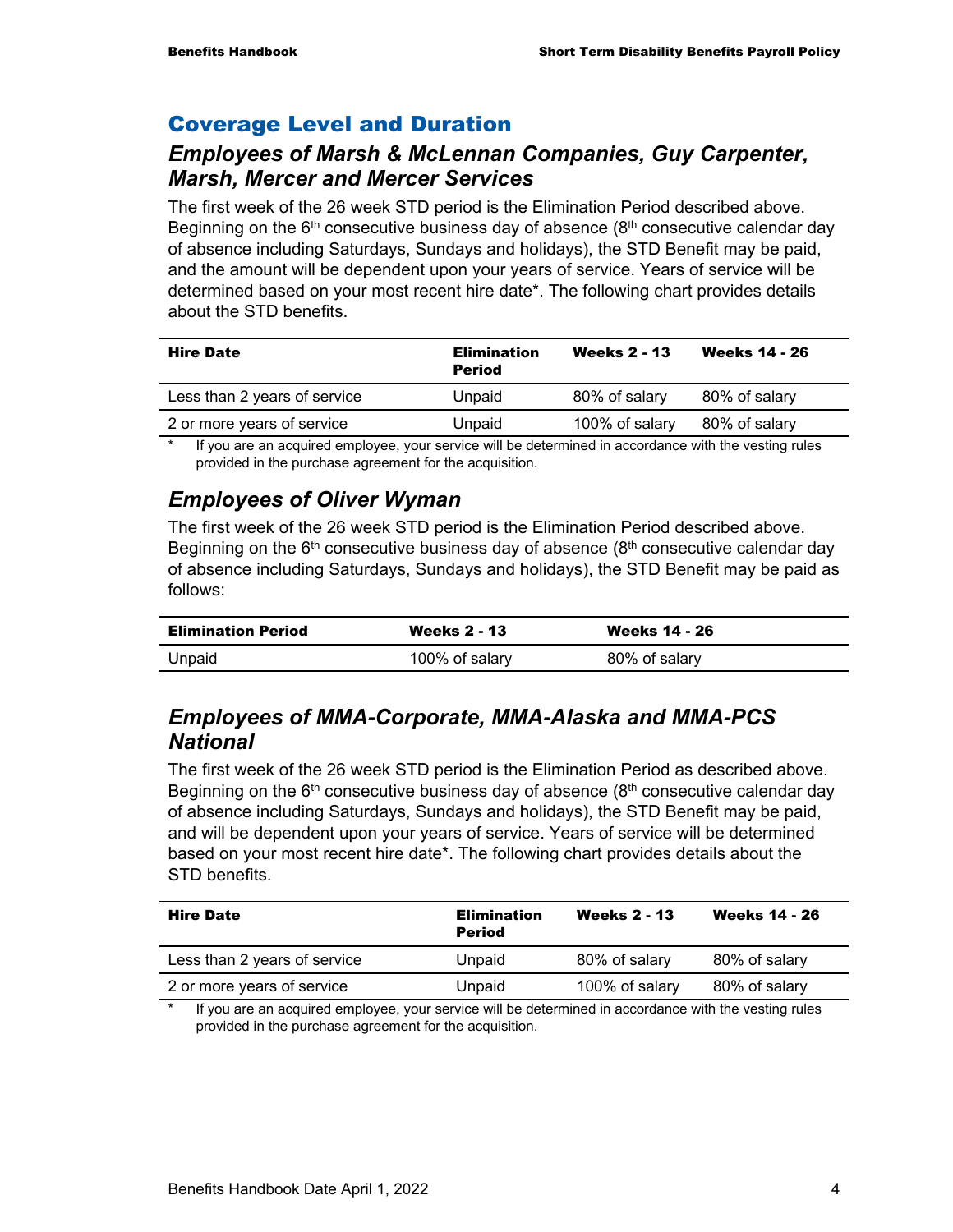### *Employees of MMA-Northeast*

The first week of the 26 week STD period is the Elimination Period described above. Beginning on the  $6<sup>th</sup>$  consecutive business day of absence ( $8<sup>th</sup>$  consecutive calendar day of absence including Saturdays, Sundays and holidays), the STD Benefit (pre-disability base salary or ABBR for Producers) may be paid, and will be dependent upon your years of service. Years of service will be determined based on your most recent hire date\*. The following chart provides details about the STD benefits.

| <b>Hire Date</b>             | <b>Elimination</b><br><b>Period</b> | <b>Weeks 2 - 13</b>       | <b>Weeks 14 - 26</b>     |
|------------------------------|-------------------------------------|---------------------------|--------------------------|
| Less than 2 years of service | Unpaid                              | 80% of salary or<br>ABBR  | 80% of salary or<br>ABBR |
| 2 or more years of service   | Unpaid                              | 100% of salary<br>or ABBR | 80% of salary or<br>ABBR |

If you are an acquired employee, your service will be determined in accordance with the vesting rules provided in the purchase agreement for the acquisition.

### Actively-At-Work

In order to be eligible for STD Benefits, you must be actively at work performing your job responsibilities on the day coverage is scheduled to begin.

If you are not Actively-At-Work on the date coverage is scheduled to begin, coverage begins on the date you begin/return to active work. For example, if your eligibility date is June 6, but you are out sick through June 8, coverage begins when you return to active work on June 9.

If you are on an Unpaid Personal Leave, you are not considered to be Actively-at-Work. However, if you are on an approved FMLA leave, even if you are concurrently on an Unpaid Personal Leave, you are eligible for STD benefits.

## Qualifying for STD Benefits

You may qualify for STD Benefits if and when all of the following conditions are satisfied:

- you have a non-work-related serious health condition (including pregnancy, mental health and substance abuse conditions),
- **any applicable Elimination Period has passed,**
- you have filed a claim for STD Benefits and submitted all required documentation, including FMLA documentation, in a timely fashion,
- you complied, and continue to comply, with all requests for medical information, including submitting to an independent medical examination, or providing any other information pertaining to your claim in a timely manner,
- you provided and continue to provide, documentation of a continuing serious health condition when requested, and
- the claim has been approved for STD Benefits by the Claims Administrator through the disability review process.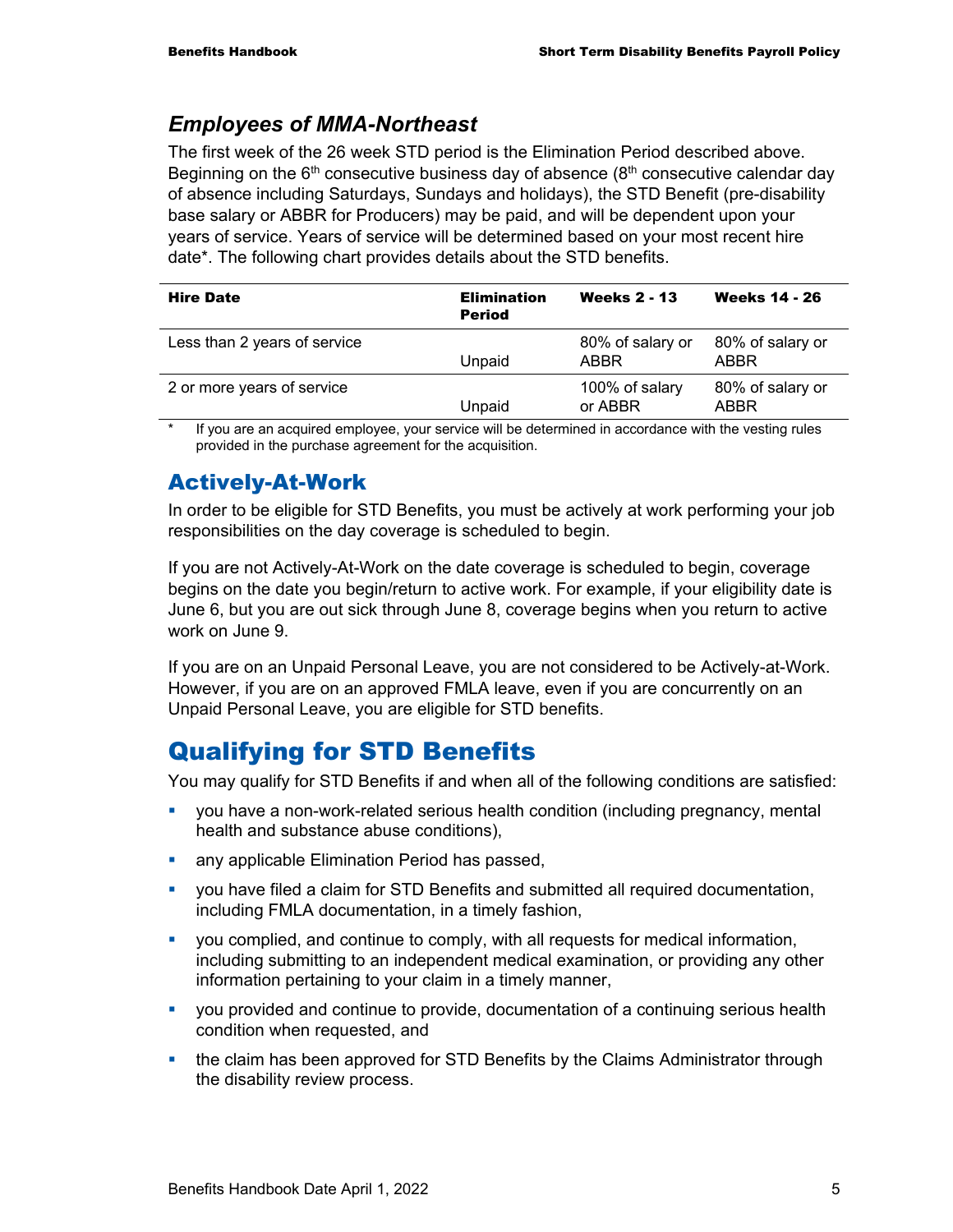### Serious Health Condition

An employee may be considered to have a serious health condition including pregnancy, mental health and substance abuse, if he/she satisfies all of the following conditions:

- **•** he/she is under the regular care of a licensed health care provider who is qualified to treat his/her serious health condition,
- **he/she is not engaged in any other occupation or employment, and**
- he/she is unable to continuously perform the substantial and material duties of his/her present occupation due to his/her serious health condition, as determined by the Claims Administrator.

A serious health condition is "work-related" if it is:

- proximately caused by the actual performance of the employee's work assignment, or
- **EXEC** arises out of or in the course of an employee's employment.

### **Exclusions**

STD Benefits are not paid for:

- work-related injuries or work-related serious health conditions,
- serious health conditions that are not regularly treated by a licensed health care provider who is qualified to treat those disabilities,
- $\blacksquare$  intentionally self-inflicted injuries,
- serious health conditions due to declared or undeclared act of war, and/or
- serious health conditions due to the commission of a felony by the employee.

### Filing a Claim

#### *Mandatory Claim Filing Process*

An employee who has been or will be absent from work due to a qualifying serious health condition for more than five (5) consecutive business days (seven (7) consecutive calendar days, including Saturdays, Sundays and holidays) is required to file a claim for STD Benefits.

The filing of a claim is handled by two groups: the Marsh McLennan Leave Management Team (Leave Management) and an external Claims Administrator, The Hartford Life and Accident Insurance Company (The Hartford).

Leave Management is responsible for determining whether an employee is eligible to participate in the STD Benefits Payroll Policy. Employees should refer to the "Participating in the STD Benefits Payroll Policy" sub-section to view the "Definition of an Eligible Employee" under the terms of the STD Benefits Payroll Policy. If it is determined that an employee is eligible to participate in the STD Benefits Payroll Policy, Leave Management will direct the employee to The Hartford.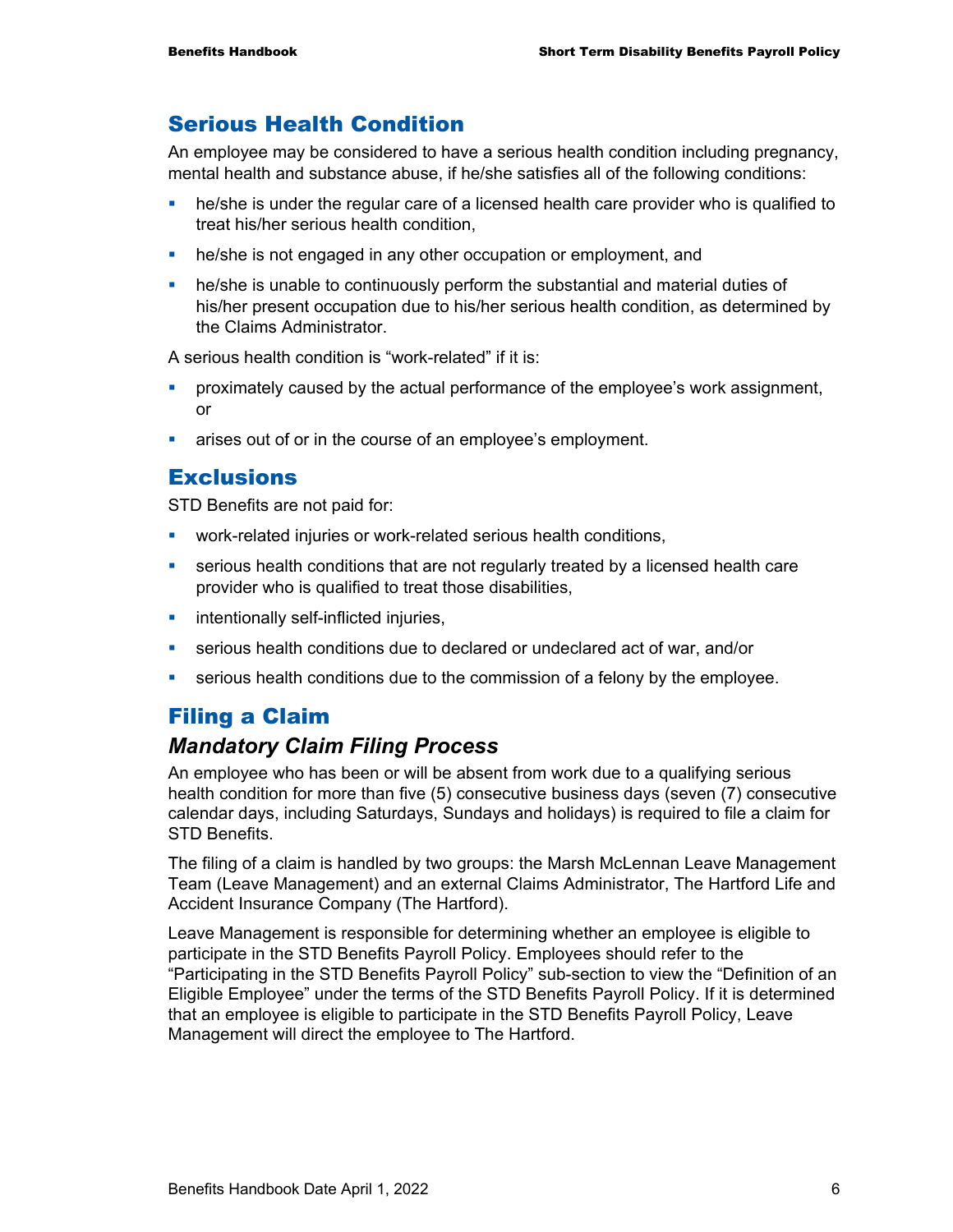Marsh McLennan has engaged The Hartford as its Claims Administrator and, in that role, The Hartford is responsible for making any other determination not within the responsibility of Leave Management as described above, including determining if an employee has a serious health condition, whether the employee qualifies to receive benefits under the STD Benefits Payroll Policy and the duration of any STD benefits.

To initiate the claim filing process, you should contact the Leave Management Team at +1 866 374 2662, Monday through Friday, from 9:00 a.m. to 5:00 p.m., Eastern Time. You should contact Leave Management before an anticipated STD-qualifying absence begins (e.g., pregnancy, planned medical procedure), or as soon as you know or reasonably could expect that your absence due to a serious health condition may last more than five (5) consecutive business days (seven (7) consecutive calendar days, including Saturdays, Sundays and holidays). Each employee's STD claim will be assigned to a Leave Management representative.

The Leave Management representative will connect you to The Hartford's telephonic intake department to initiate an STD claim. The Hartford telephonic intake team is available Monday through Friday from 8:00 a.m. to 8:00 p.m. Eastern Time.

The Leave Management representative will send an overnight package to your home; this package contains the documents that you must complete or that you must have your health care provider complete to initiate an STD claim. These documents must be returned to The Hartford within 15 calendar days of receipt. Note that an employee's health care provider must be qualified to treat the serious health condition at issue.

Leave Management and The Hartford will notify you in writing if your documentation either (a) was not received with the 15-day period, or (b) was insufficient to make a determination. You will have one (1) additional week to either submit the appropriate documentation or return to work. If you fail to submit the required documentation by the end of the one-week period or do not return to work, your employment will be terminated and treated as a voluntary resignation.

If you and your health care provider do not provide The Hartford with the requested information within the appropriate time frame and you have not yet returned to work, Leave Management will apply any paid entitlements (e.g., vacation, PTO, Sick Days) to cover your absence, and if/when you do not have any available paid entitlements, you will not be paid for any time you are out of work. If The Hartford received the requested information and issues a determination of eligibility for benefits, you will be paid STD benefits, and any paid entitlements used to cover that period will be reinstated. If STD benefits are not approved by The Hartford, Leave Management will apply any accrued unused paid time off (e.g., vacation, PTO, Sick Days) to offset this overpayment and you will be required to repay any remaining overpayment.

You are responsible for any costs you incurred to qualify, or continue to qualify, for STD Benefits, including costs associated with exams or visits to a health care provider, providing medical records, and/or completing required paperwork.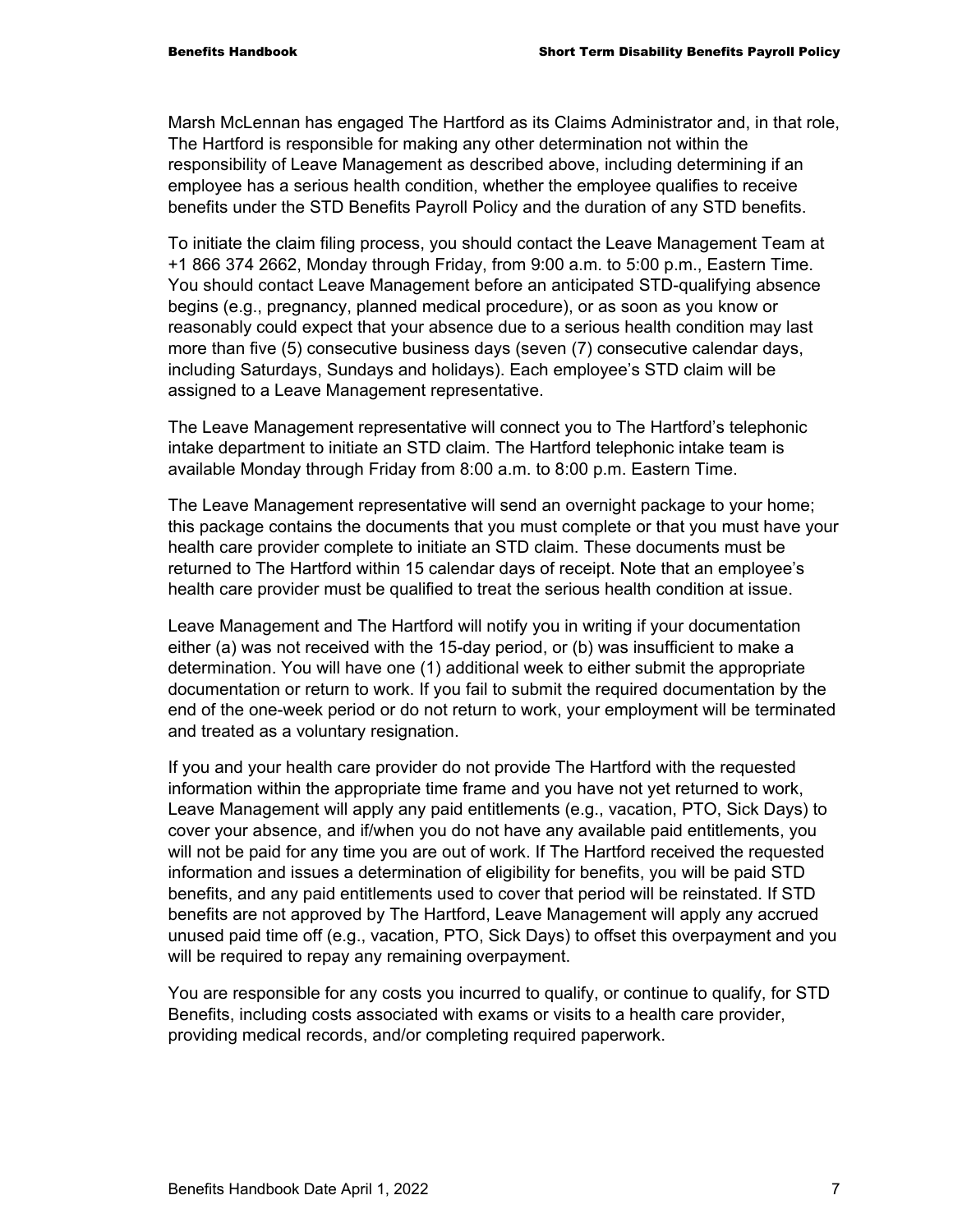### Disability Review Process

Once Leave Management determines that you are eligible to participate in the STD Benefits Payroll Policy (as described under "Filing a Claim"), the Leave Management representative sends you the appropriate documents for you and your health care provider to complete, and then you send all necessary documentation to The Hartford at the address noted in the documents. The Hartford makes all other determinations including the determination whether you have a serious health condition, whether you qualify to receive benefits under the STD Benefits Payroll Policy and the duration of STD benefits. The details of this process are described below.

An Ability Analyst and, when appropriate, a Clinical Case Manager, at The Hartford (Claims Representative) will review the medical information provided by your health care provider in light of your job duties to determine whether the claim meets the requirements for STD Benefits.

The Claims Representative will review the claim throughout the time out of work for a serious health condition and will, when appropriate, periodically check with you and/or your health care provider to assess progress. Your health care provider may be asked to complete an Attending Physician's Statement issued by The Hartford and/or the health care provider may be asked to speak with a representative of The Hartford.

If the Claims Representative's request for information from you and/or your health care provider concerning your serious health condition at issue is not satisfied in the time frame set by the Claims Representative, Leave Management will inform you in writing that your documentation was not received. You will have seven (7) calendar days to either submit the appropriate documentation or return to work. If neither of this occurs, you will be deemed to have voluntarily resigned your employment, and will be treated accordingly. In addition, if you have been paid for time out of work that was not approved by the Claims Representative, Leave Management will apply any accrued unused paid time (e.g., vacation, PTO, Sick Days) to offset this overpayment and you will be required to repay any remaining overpayment.

As the claim progresses, the Claims Representative may adjust the anticipated return-towork date or consider modified work hours or duties.

### Payment Information

This section provides information related to the payment of STD Benefits.

### Initiation of Payments

Payment of STD Benefits will begin when the following conditions have been met:

- Leave Management determines you are eligible to participate in the STD Benefits Payroll Policy;
- **The Claims Administrator determines that you have a serious health condition and** approves payment of STD benefits; and
- **You have completed any applicable Elimination Period.**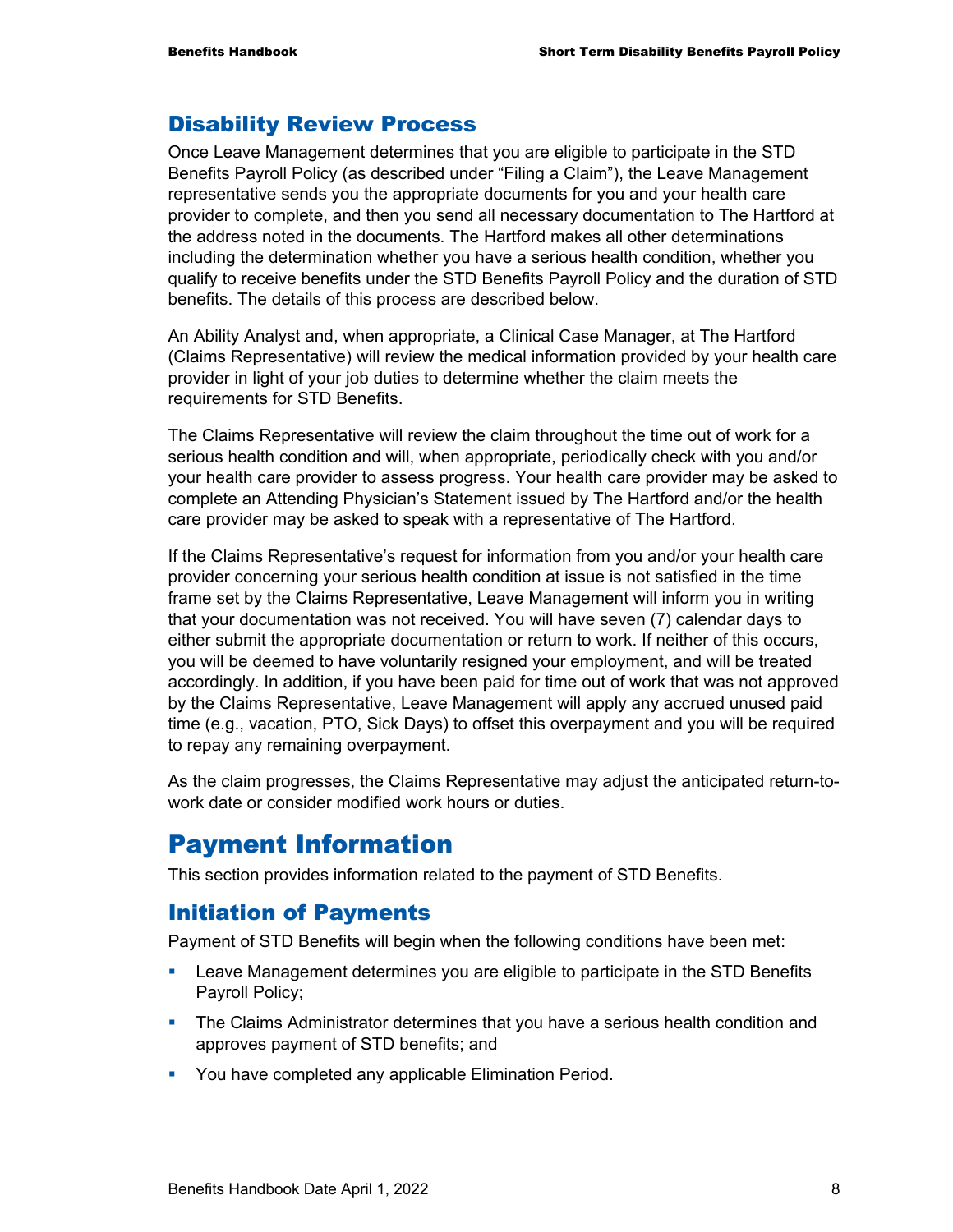#### Method of Payments

STD Benefits are paid through Payroll using your selected method of payment of your regular pay check (i.e., direct deposit or live check); your current deductions and benefit elections will remain the same.

**Note:** Employees can make modifications to their method of receiving payment (e.g., change from a live check to direct deposit) while out on STD, but cannot change their benefit elections or payroll deductions unless they have a qualified life event change. Refer to the *Life Events* and *Work Events* sections of the Benefits Handbook.

#### Taxes on STD Benefits

STD Benefits received under the STD Benefits Payroll Policy are taxable income, and are reported for federal, state, local (if any), and FICA tax purposes. Payroll will withhold taxes on these payments according to the W-4 Form on file at the time payments begin, and the STD benefits will be reported on your annual W-2 Form.

### Effect on Other Benefits

While you are receiving STD Benefits, all other Marsh McLennan benefits in which you are enrolled will continue, and any before-tax and/or after-tax contributions generally will continue to be deducted from your STD Benefits assuming you have sufficient remaining income after federal, state and local taxes have been deducted.

### Merit Increases

If you are out on STD leave as of the effective date of any annual merit increase, you will not receive the increase until your return to work at the end of the STD leave, at which time the increase will be retroactive to the normal effective date of the increase. If you are out on approved STD leave for the full 26-week period and do not return to work at the end of that time, you will not receive any merit increase.

### Company Holidays

If a Company Holiday falls while you are on a STD leave, you will not receive Company Holiday pay for that day.

### Termination of Payments

Payment of STD Benefits will end once you no longer qualify for STD Benefits. For example, STD Benefits will end on the earliest of the following events:

- you no longer have a serious health condition that prevents you from performing the substantial and material duties of the job as determined by the Claims Administrator,
- you fail to submit to a required medical exam within requested time frames, and/or
- you fail to submit continuing proof of your serious health condition, such as medical records, within the requested time frames.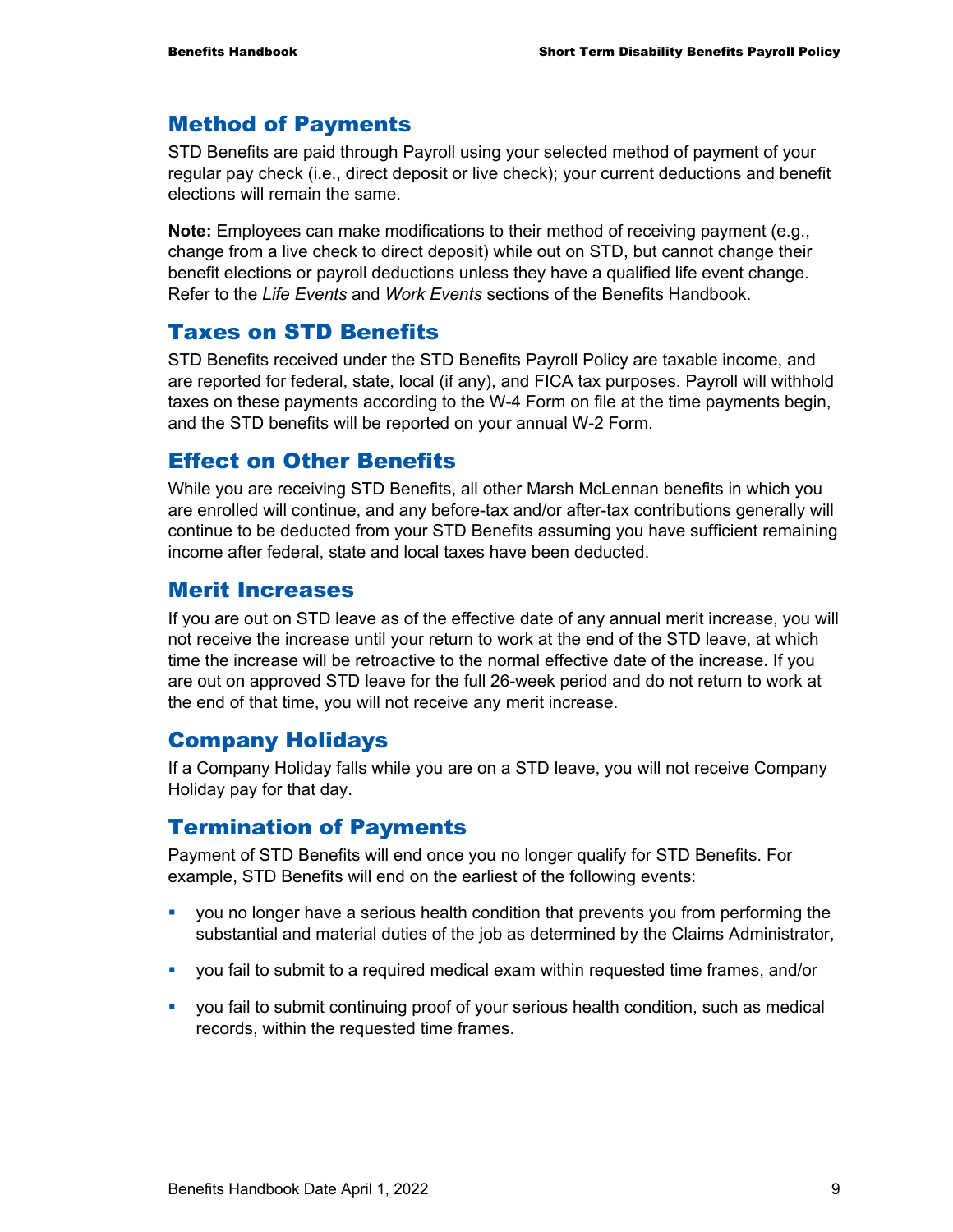Similarly, payment of STD Benefits may end for other reasons as well. For example, STD Benefits will end on the earliest of the following events:

- **vou no longer meet the eligibility requirements,**
- vou die,
- you have exhausted all of your STD Benefits because you have been receiving STD Benefits for a qualifying serious health condition for the full 26 weeks of coverage, and/or
- you refuse to return to work under accommodations made available by the Company.

### Additional Periods of Disability

The maximum 26-week STD Benefits Payroll Policy period applies to each continuous period of qualifying serious health condition. The following explains how periods of time out of work for qualifying serious health condition are counted and what happens if you return to work and then are absent again due to either the same or related serious health condition or due to an unrelated serious health condition as determined by the Claims Administrator.

### Modified Work Schedule

If you are approved to return to work by the Claims Administrator on a modified/reduced work schedule, each day of part-time work, regardless of the number of hours, will be counted as a full day of disability under the STD Benefits Payroll Policy. If the schedule cannot be accommodated by the business, you will remain on normal STD Benefits.

### Recurring Disabilities

In all of the various scenarios described, you must satisfy the eligibility requirements and qualifications for STD benefits, and the claim must always be approved by the Claims Administrator.

### *Absences Due to the Same or Related Causes*

If you return to work and then are absent again due to the same and/or a related serious health condition, the amount of time you have been back at work determines whether the later absence is counted as part of the same STD absence or a new STD absence, subject to approval by the Claims Administrator.

### *Recurrence within 26 Weeks of Return to Work*

If you return to work and then are absent again due to the same or a related serious health condition within 26 weeks (182 days) of your return to work, the absence will be treated as one (1) continuous period of disability. This means any remaining STD Benefits can begin immediately, without an applicable Elimination Period, at the level of STD Benefits to which you are entitled, subject to approval by the Claims Administrator.

If you return to work and then are absent again due to the same or a related serious health condition within 26 weeks (182 days) of your return to work, but you had already used all of 26 weeks of STD Benefits, you will not be eligible for any additional STD Benefits and will have to apply for Long Term Disability benefits.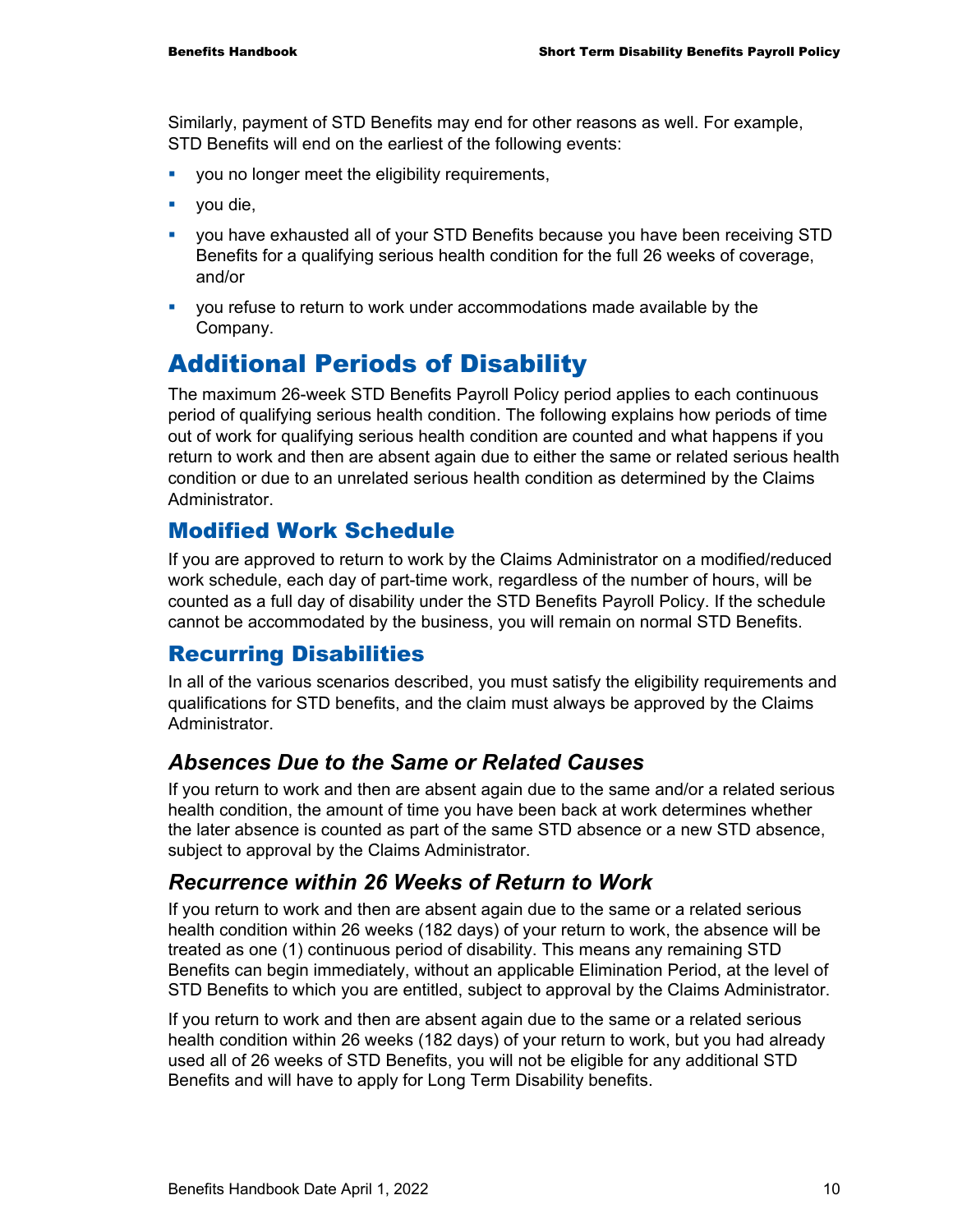### *Recurrence More Than 26 Weeks After Return to Work*

If you return to work for 26 weeks (182 days) or longer, an absence due to the same or a related serious health condition will be treated as a new STD event. For example, if you had been absent from work for exactly eight (8) weeks following surgery, returned to work for twenty-eight (28) weeks and then were absent again due to complications from the surgery, the new absence would be considered a new STD event and a new period of STD. You would have to satisfy any applicable Elimination Period and have the absence approved by the Claims Administrator in order to be eligible for STD Benefits.

### *Absence Due to New Serious Health Condition Before You Return to Work*

If you are out on approved STD absence and suffer from a second and unrelated serious health condition before returning to work from the first serious health condition, the entire absence is treated as one (1) STD leave for which you can receive up to 26 weeks of STD Benefits related to both conditions.

### *Absence Due to New Serious Health Condition After You Return to Work*

If you return to work and are absent again due to a new serious health condition, you are immediately eligible to apply for STD Benefits of up to 26 weeks related to the new serious health condition and will be subject to any applicable Elimination Period.

### Federal, State and Local Family & Medical Leave Laws

Employees who are applying for STD Benefits will also be required to comply with applicable federal and state family and/or medical leave laws. Additional details regarding leave laws are contained in the Employee Handbook for each Operating Company.

Leave Management reviews all Family Medical Leave Act leaves for eligibility and qualification purposes.

## Returning to Work

The Claims Representative will provide you with an estimated to return to work date based on the medical information provided by your health care provider. Once you receive this notification, you must have your health care provider complete the Return to Work form supplied by Leave Management in the initial application paperwork. The completed Return to Work form must be returned to Leave Management on or before your return to work date, and you may not return to work without providing this form to Leave Management. If you have been cleared to return to work but cannot return because you have not provided a Return to Work form to Leave Management, you will need to use paid entitlements (e.g., vacation, PTO, Sick Days) to cover that day.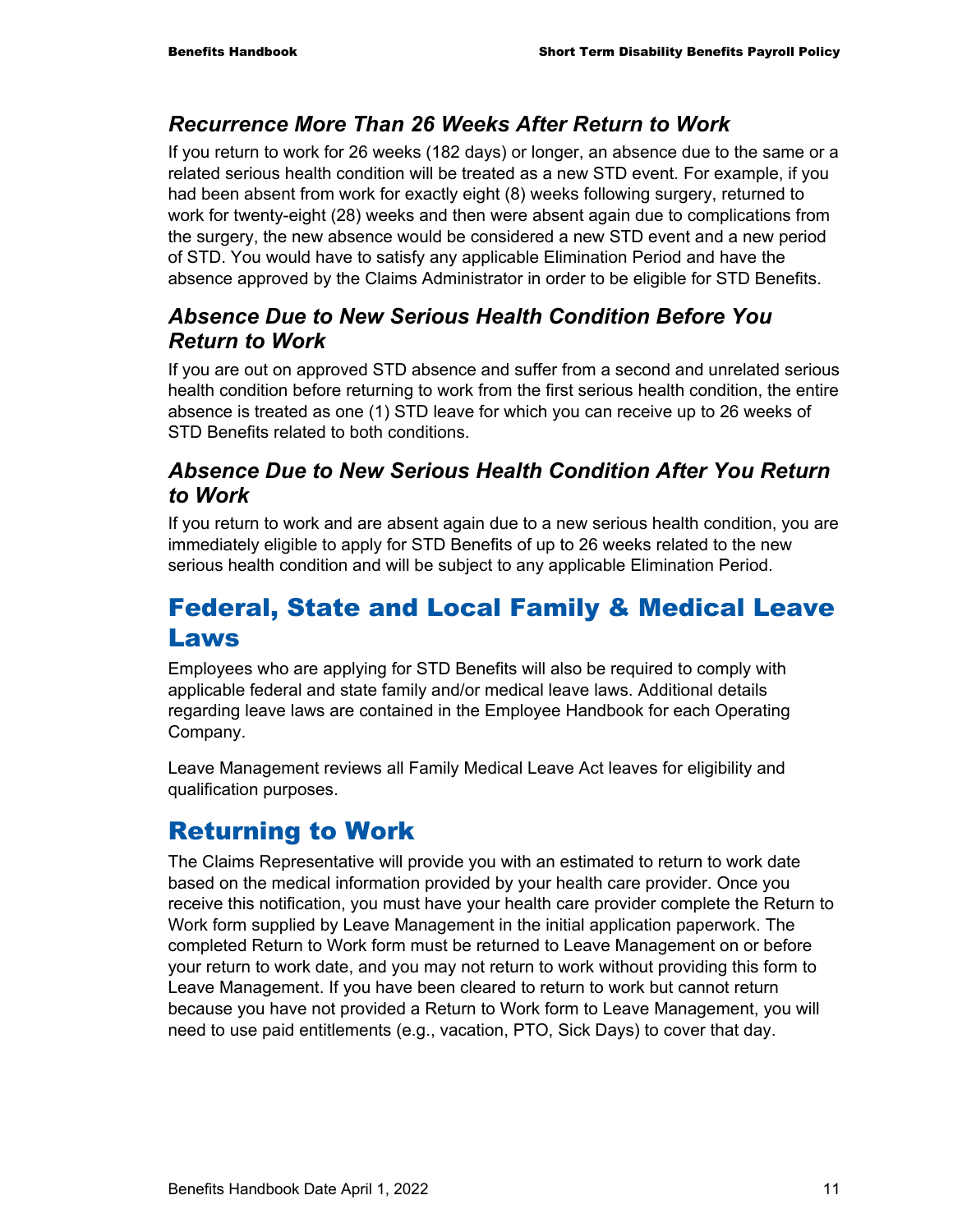If you are unable to return to work on the expected work day, you must notify The Hartford as soon as you are aware. The Hartford may require additional medical information to support an extension.

In addition, you must also contact your manager in advance to inform him/her of the return to work date.

### Contact with Manager

If you are absent on approved STD/FMLA leave, you must contact your manager every week during business hours to provide an update of your status and intent to return to work, unless you and your supervisor have agreed to an alternative contact schedule.

### **Subrogation**

To the maximum extent permitted by law, Marsh McLennan is entitled to equitable or other permitted remedies, including a lien or constructive trust, to recover any amounts received as a result of a judgment, settlement or other means of compensation for conditions or injuries which have resulted in the payment of benefits under this STD Benefits Payroll Policy. This will include, but is not limited to, damages for pain and suffering and lost income.

Marsh McLennan is entitled to recover these amounts from you; any covered family member or beneficiary, or any other person holding them, up to the amount of all payments made or payable in the future plus costs of recovery. Marsh McLennan has a priority interest in any and all funds recovered in any full or partial recovery, including funds intended to compensate for attorney's fees and other expenses.

As a condition of receiving benefits under this STD Benefits Payroll Policy, you agree that:

- you will promptly notify Leave Management of any settlement negotiations, settlement, or judgment in any litigation related to an event or condition for which you have received, or expect to receive, benefits under this STD Benefits Payroll Policy, and
- future benefits, even for an unrelated event or condition, may be reduced by the amount of any judgment or settlement, or similar compensation which Marsh McLennan would be entitled to under the rules above but is unable to recover.

### **Overpayment**

If you receive an erroneous or excess STD benefit payment, Marsh McLennan is entitled to take action to correct the error. To the extent permitted by applicable law, you will be required to repay these funds. Leave Management will apply any accrued unused paid time off (e.g., vacation, PTO, Sick Days) to offset this overpayment. Alternatively, the recovery of the overpayment may be made by arranging for repayment by you in full or with a promissory note.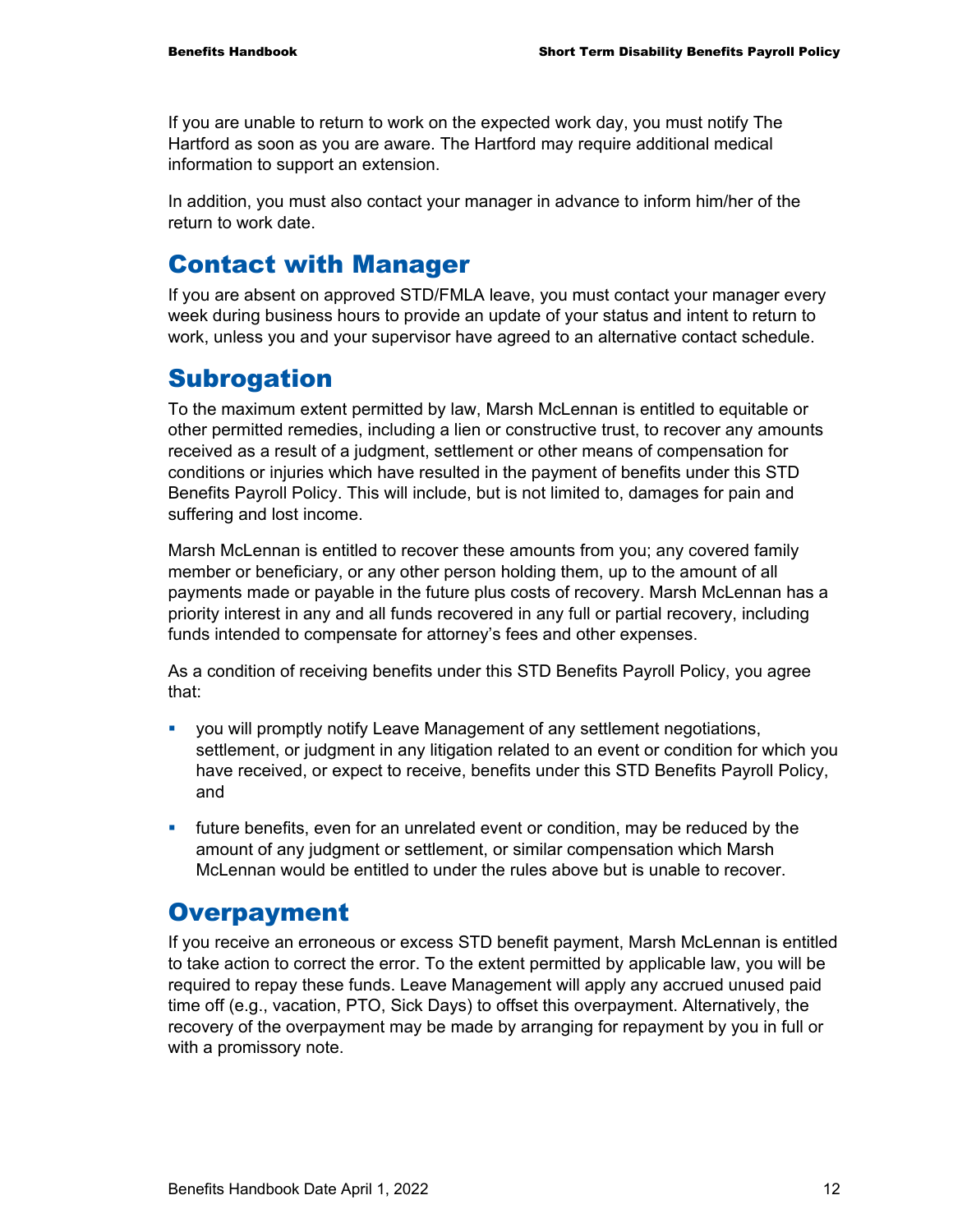### Denial of a Claim

As noted under "Qualifying for STD Benefits", an employee must be both eligible to participate in the STD Benefits Payroll Policy as determined by the Marsh McLennan Leave Management Team and have a serious health condition that qualifies to receive benefits under the STD Benefits Payroll Policy as determined by The Hartford Life and Accident Insurance Company as the Claims Administrator.

### Eligibility to Participate and Procedural Step Appeals

If you disagree with the determination as to whether you come within the definition of an eligible employee, or the determination as to whether you satisfy an eligibility date requirement or otherwise complied with the mandatory claim filing process as described in the STD Benefits Payroll Policy, you must appeal to the Plan Administrator in writing within 30 calendar days of the Plan Administrator's determination. The Plan Administrator's decisions on any STD Benefits Payroll Policy matter related to the interpretation of who is an "eligible employee", or whether eligibility date requirements and/or the mandatory claim filing process has been complied with will be final, binding and conclusive with respect to all interested persons.

#### **For Eligibility to Participate and Procedural Step Appeals contact:**

Global Benefits Department Marsh McLennan 121 River Street - 3rd Floor Hoboken, NJ 07030

You will be advised of the appeal decision in writing, by the Plan Administrator within 90 days of the appeal request. The Plan Administrator's decision on any Plan Administrator appeal (as described above) will be final, binding and conclusive with respect to all interested persons.

### Claims Administrator Appeal

For all other matters not covered by the Plan Administrator Appeal process described above, including if you disagree with the Claims Administrator's determination as to whether you have a serious health condition, the duration of the benefits as a result of a serious health condition, whether you qualify to receive benefits under the STD Benefits Payroll Policy, or regarding the Claims Administrator's disability review process (as described in this policy), you must appeal the Claim Administrator's determination in writing to the Claims Administrator within 30 calendar days of the Claims Administrator's determination. Appeal request received after 30 days will not be considered.

#### **The written appeal should be sent to**:

The Hartford Life and Accident Insurance Company Appeals Unit P.O. Box 14087 Lexington, KY 40512-4087